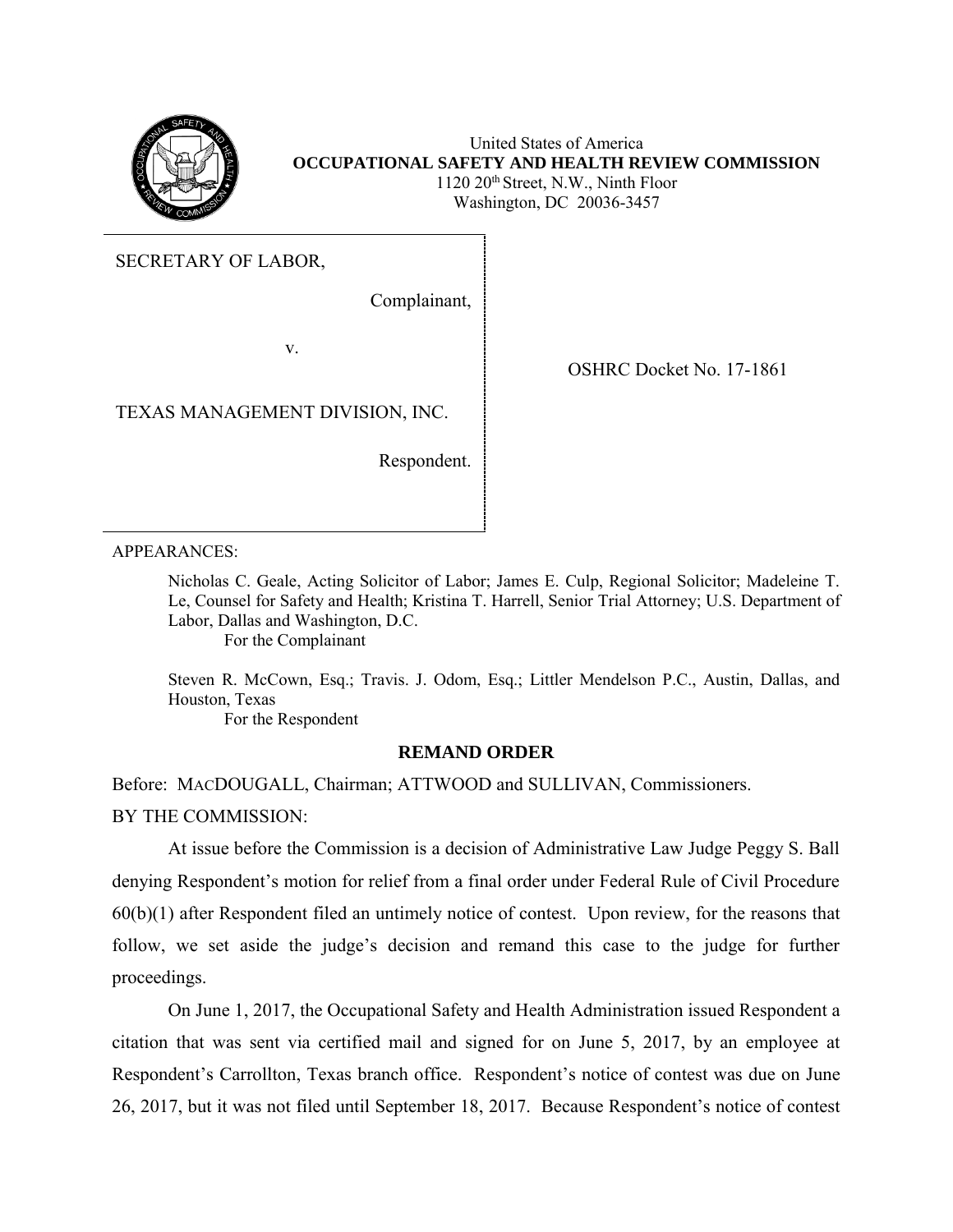was untimely pursuant to section 10(a) of the Occupational Safety and Health Act, the citation became a final order of the Commission. *See* [29 U.S.C. § 659\(a\)](http://www.westlaw.com/Link/Document/FullText?findType=L&pubNum=1000546&cite=29USCAS659&originatingDoc=I26a572febfb911e5b4bafa136b480ad2&refType=RB&originationContext=document&vr=3.0&rs=cblt1.0&transitionType=DocumentItem&contextData=(sc.History*oc.Search)#co_pp_8b3b0000958a4) (failure to contest citation within fifteen working days results in citation becoming final order of Commission). On October 24, 2017, Respondent filed a Rule 60(b)(1) motion seeking relief from the final order, which was denied by the judge.

In its Rule 60(b)(1) motion, Respondent argued that it was entitled to relief from a final order based on "mistake, inadvertence[,] o[r] excusable neglect." *See* Fed. R. Civ. P. 60(b) ("On motion and just terms, the court may relieve a party . . . from a final judgment, order, or proceeding for the following reasons: (1) mistake, inadvertence, surprise, or excusable neglect . . . ."). According to Respondent, management at its headquarters in Houston, Texas did not become aware of the citation until August 8, 2017;<sup>1</sup> the company asserts that it subsequently filed its notice of contest after conducting an internal investigation, communicating with the OSHA area office, and retaining counsel. Respondent also submitted a declaration from its corporate controller in support of its motion and requested an evidentiary hearing with an opportunity for limited discovery. The Secretary filed an opposition to Respondent's motion, asserting that "Respondent has not established any basis for relief" under Rule 60(b)(1). In support of his opposition, the Secretary submitted: (1) a declaration from the OSHA Assistant Area Director; (2) a handwritten statement that OSHA obtained during the inspection from Respondent's former branch manager; and (3) copies of correspondence sent from OSHA to Respondent during the period between the inspection and the issuance of the citation.

On January 17, 2018, the judge issued the parties an order to appear for a "Telephonic Motions Hearing" on February 21, 2018, stating that "[t]he parties should be prepared to address the current status of the case, and any pending issues before this Court." That same day, the judge issued a "Notice of Trial," scheduling trial dates of July 18 and 19, 2018. After apparently communicating with Respondent's counsel, the Secretary's counsel sent an email on February 12, 2018, to the judge's legal assistant, in which she copied Respondent's counsel and sought

 $\overline{a}$ 

<sup>&</sup>lt;sup>1</sup> Respondent claims that following receipt of the citation at Respondent's branch office, it was given to Respondent's branch manager, who thereafter resigned on or about June 20, 2017. Respondent asserts that this branch manager did not forward the citation to its corporate headquarters as he was required to do pursuant to company policy; thus, Respondent was not aware of the citation until August 8, 2017, when a successor employed in the position of branch manager found in a pile of papers left in the predecessor's office a notice of delinquency regarding the citation.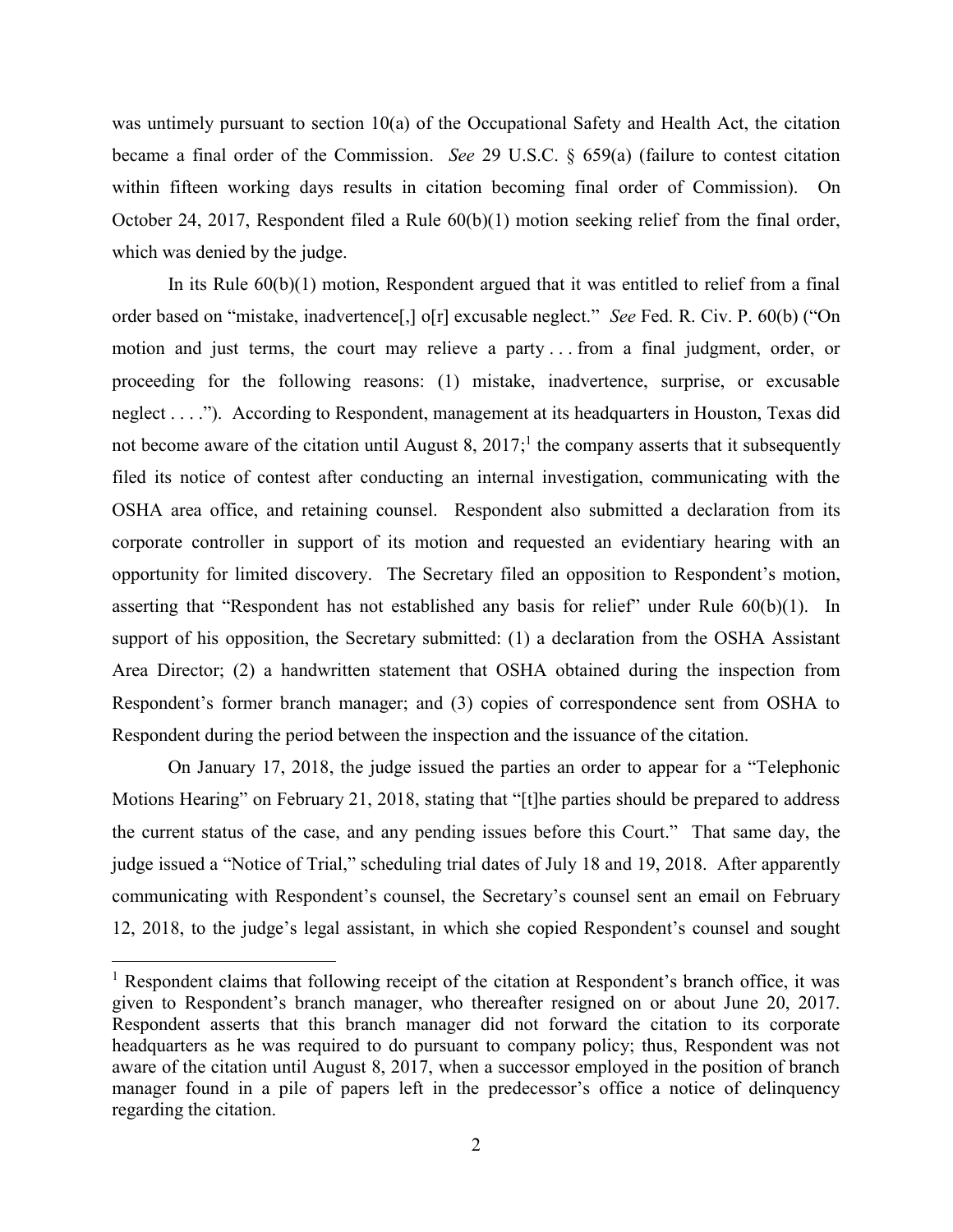clarification about the judge's telephonic hearing order: "The parties do not interpret the Order as requiring the parties to put on a telephonic evidentiary hearing involving witnesses, exhibits and a court reporter. Please let the parties know if our understanding is incorrect." There is nothing in the record to indicate that a response to this email was ever sent, nor is there any documentation of what transpired during the telephonic hearing.

In denying Respondent's Rule 60(b)(1) motion, the judge found that even if its initial handling of the citation constituted excusable neglect because the former branch manager did not follow the company's established procedure of transmitting the citation to corporate headquarters, Respondent's "continued failure to respond in a timely manner" after receiving a second copy of the citation at its headquarters was unjustified.<sup>2</sup> See A. W. Ross Inc., 19 BNA OSHC 1147, 1148 (No. 99-0945, 2000) ("A key factor in evaluating whether a party's delay in filing was due to excusable neglect is 'the reason for the delay' including whether it was within the reasonable control of the movant.") (citations omitted). In her decision, the judge relied primarily on the parties' declarations to make her factual findings. There is no mention—nor any record—of the judge having ruled on Respondent's requests for limited discovery and an evidentiary hearing.

On review, Respondent raises several arguments that center largely on the judge's failure to explicitly rule on these specific requests. Respondent contends that it was not made aware of the "purpose" of the telephonic hearing and therefore, had "no opportunity to put on evidence and testimony" regarding its Rule 60(b)(1) motion. In addition, Respondent challenges the judge's reliance on what it asserts are hearsay statements in the declaration submitted by the Secretary. We agree that the absence of express rulings from the judge on Respondent's requests is problematic, particularly where an opportunity for limited discovery may have addressed the hearsay concerns evident in the declarations submitted by both parties. It also appears that the parties may have been confused by the judge's simultaneous issuance of orders scheduling a telephonic "hearing" and a subsequent "trial" in the case. Indeed, based on the record before us,

 $\overline{\phantom{a}}$ 

<sup>&</sup>lt;sup>2</sup> The judge also rejected Respondent's alternative claim that it was unfairly surprised by the citation because, as a staffing agency, it did not believe it was the subject of OSHA's inspection or that it could be the recipient of a citation. In rejecting Respondent's argument, the judge found that employees of Respondent participated in various stages of the inspection, and in any event, Respondent's allegation that "it did not expect to be issued a citation . . . does not justify its failure to file a timely notice of contest" once a citation was received.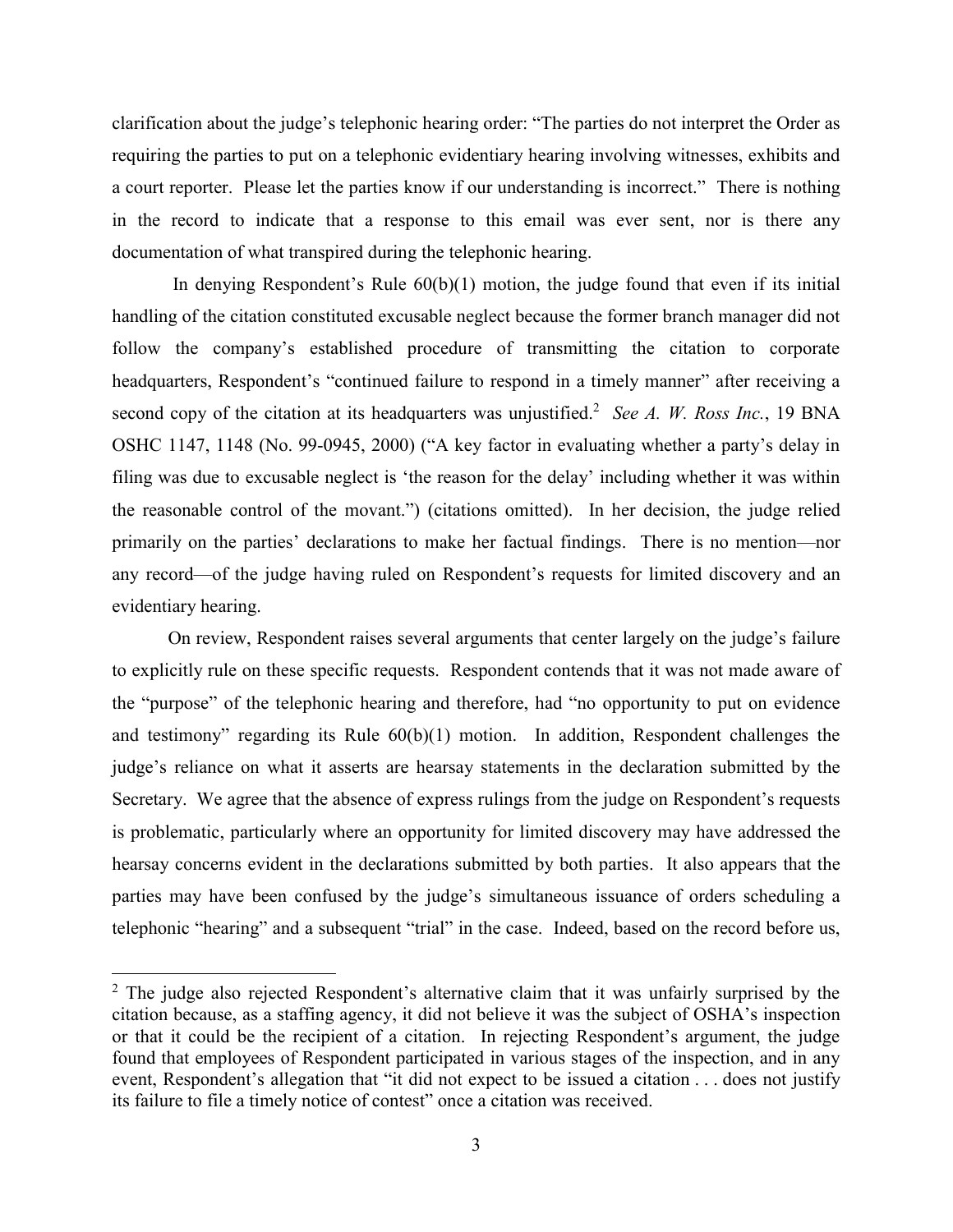the parties were never informed that the telephonic hearing would constitute the dispositive hearing on the Rule 60(b)(1) issue.

Under these circumstances, we remand this case to the judge to: (1) address Respondent's request for limited discovery and provide a written explanation of the basis for her ruling; and (2) conduct an evidentiary hearing to afford the parties an opportunity to develop the record. 3 *See Elan Lawn and Landscape Serv.*, 22 BNA OSHC 1337, 1339-40 (No. 08-0700, 2008) (remanding case for evidentiary hearing where Respondent was confused about opportunity to establish potential basis for Rule 60(b)(1) relief); *see, e.g., Rheem Mfg. Co., Inc.*, 25 BNA OSHC 1838, 1839 (No. 15-1248, 2016) (remanding case for evidentiary hearing where judge's order

 $\overline{\phantom{a}}$ 

<sup>&</sup>lt;sup>3</sup> Our dissenting colleague, while noting that "Respondent provided the judge with an explanation for its failure to file its notice of contest before the June 26 statutory deadline . . .", places a great deal of emphasis on Respondent's "delay" in filing its notice of contest after August 8, when it became aware of the citation. Other than hearsay evidence upon which the judge relied, there is no record evidence as to the substance of Respondent's communications with OSHA, either during the inspection, after the closing conference, or up until September 18. In addition, there is no legal basis to say that Respondent was obliged to file a notice of contest within fifteen days after receiving the second copy of the citation, as requesting a copy did not restart the clock on the 15-day contest period. The issue in determining whether relief is warranted under Rule  $60(b)(1)$  is whether there was excusable neglect in failing to timely respond before the June 26 statutory deadline. That is not to say that the reason(s) for the delay and the conduct of Respondent should not be weighed, but this consideration should not artificially mandate a new deadline; rather, the Respondent's untimeliness should be considered together with other such circumstances as might be relevant. *Pioneer Inv. Servs. Co. v. Brunswick Assocs. Ltd. P'ship*, 507 U.S. 380, 395 (1993) (these circumstances include "the danger of prejudice to the debtor, the length of the delay and its potential impact on judicial proceedings, the reason for the delay, including whether it was within the reasonable control of the movant, and whether the movant acted in good faith"). Unlike our colleague, we do not create an artificial deadline that a delay of six weeks might pass muster but, without a full consideration of the *Pioneer* factors, a delay of almost three months tips the scale to too many "passing day[s]" and merits a finding of no excusable neglect.

Further, our decision today does not, despite our colleague's concern, create an "unfettered right to have discovery and an evidentiary hearing on [Respondent's] motion." Our dissenting colleague poses the loaded question of why we believe that discovery and an evidentiary hearing is necessary, given her assumption that Respondent already possesses the information it seeks. However, this unfounded assertion fails to acknowledge that discovery was not allowed, the judge relied upon hearsay information, and Respondent was unable to cross-examine the proffered hearsay evidence. Rather, we simply find that the circumstances here warrant directing the judge to consider Respondent's request to engage in limited discovery and then conduct a hearing on its motion for Rule 60(b)(1) relief.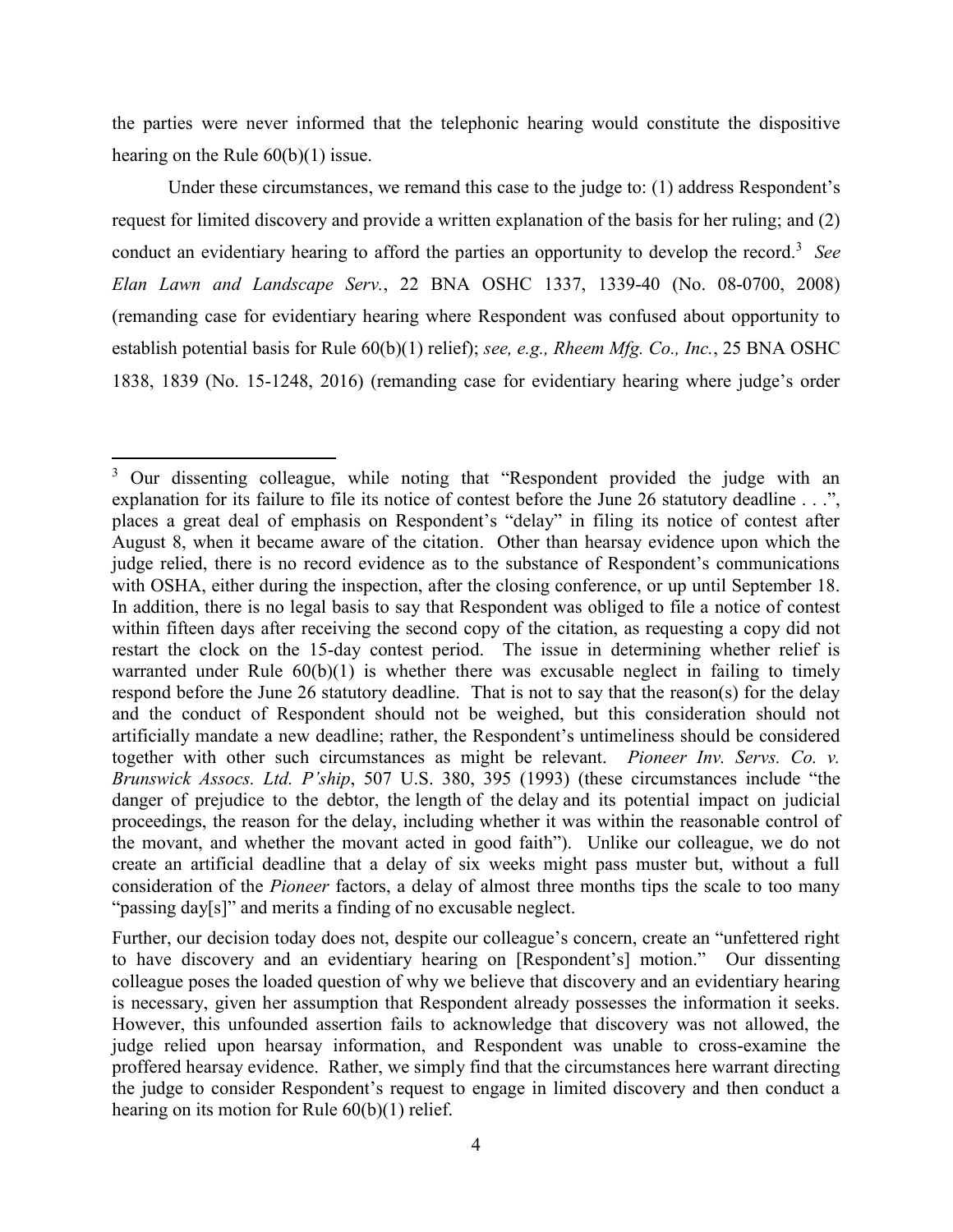denying Rule 60(b)(1) relief based on excusable neglect was "premature based on the limited record").

Accordingly, we set aside the judge's decision and remand this case to the judge for further proceedings. SO ORDERED.

 $\sqrt{s/2}$ 

Heather L. MacDougall Chairman

 $/s/$ 

Dated: July 31, 3018 Commissioner

James J. Sullivan, Jr.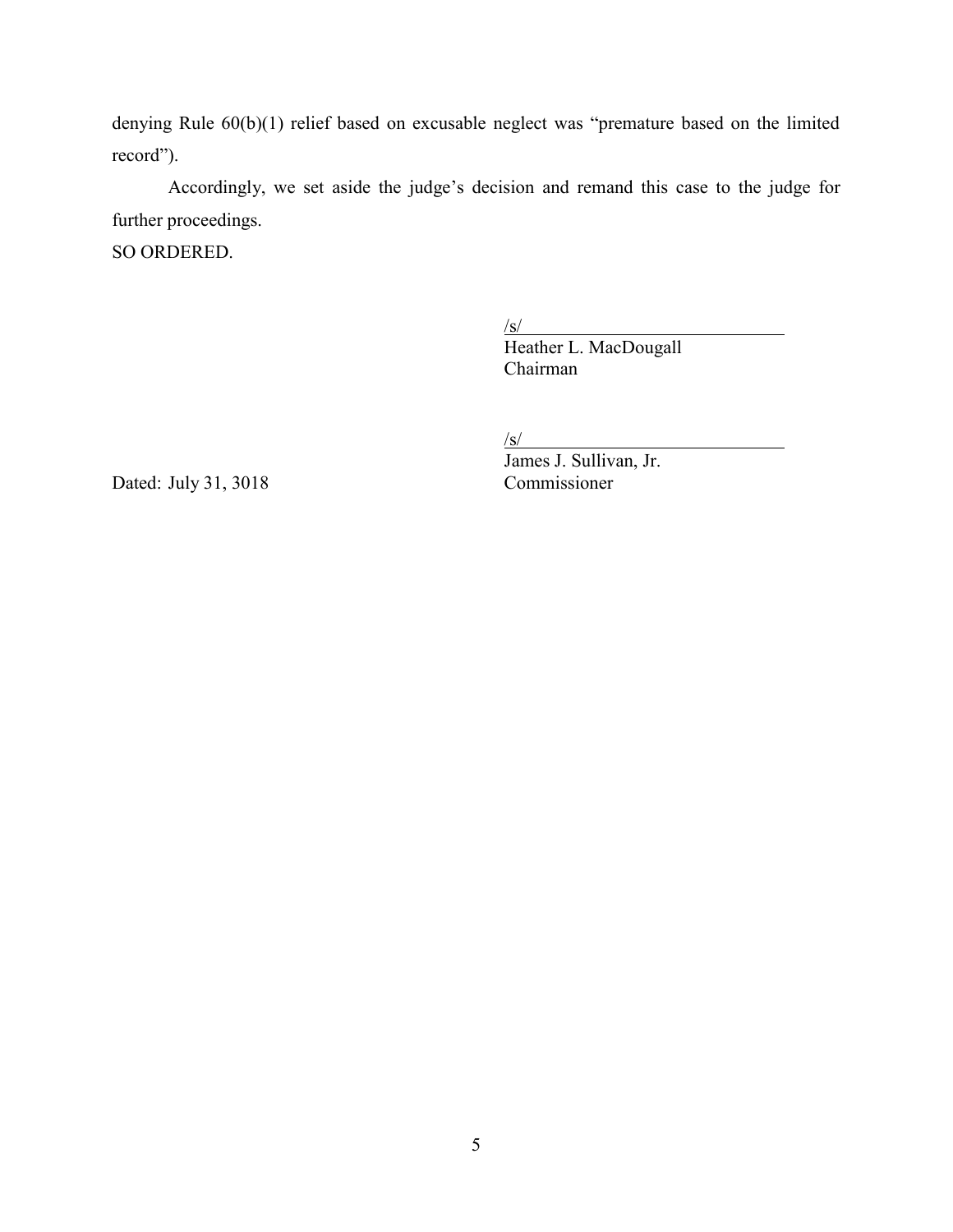### ATTWOOD, Commissioner, dissenting:

Because I find no error in the judge's decision to deny Respondent's Rule  $60(b)(1)$ motion without first conducting an evidentiary hearing, I dissent. In my view, Respondent has not only failed to assert facts sufficient to support a finding that the untimely filing of its notice of contest was due to excusable neglect; it has also failed to even hint at how an evidentiary hearing on the issue would remedy that failure of proof.

After filing its notice of contest almost three months past the statutory deadline, Respondent filed a Rule 60(b)(1) motion for relief with the judge, as well as a reply to the Secretary's opposition to its motion. *See* [29 U.S.C. § 659\(a\)](http://www.westlaw.com/Link/Document/FullText?findType=L&pubNum=1000546&cite=29USCAS659&originatingDoc=I26a572febfb911e5b4bafa136b480ad2&refType=RB&originationContext=document&vr=3.0&rs=cblt1.0&transitionType=DocumentItem&contextData=(sc.History*oc.Search)#co_pp_8b3b0000958a4) (failure to contest citation within fifteen working days results in citation becoming final order of Commission). Both parties submitted sworn declarations and exhibits with their filings. In her decision, the judge considered the parties' arguments and the record before her, then sufficiently explained the basis for her findings. She noted the applicability of *Pioneer Investment Services Co. v. Brunswick Associates Limited Partnership*, 507 U.S. 380, 395 (1993), and following the Commission's decision in *A. W. Ross Inc.*, 19 BNA OSHC 1147, 1148 (No. 99-0945, 2000), focused on the reasons for Respondent's delay. Specifically, she concluded that even if Respondent's claim that its corporate management did not learn of the citation until August 8, 2017 was sufficient to excuse its failure to contest the citation prior to August 8, 2017, Respondent failed to provide a sufficient explanation for why it "still did not file its notice of contest until September 18, 2017." The judge found that this continued delay cuts "against a finding that Respondent was maintaining orderly procedures for the handling of important documents such as the [c]itation[,] and making a good faith effort to comply with the Act" and therefore denied the motion.

I agree with the judge's ruling that Respondent failed to establish that its almost six-week delay in filing its notice of contest after OSHA provided it with a second copy of the citation was due to excusable neglect. Under *Pioneer*, the factors to consider in determining whether a party has established excusable neglect such that it is entitled to relief under Rule 60(b)(1) "include ... the danger of prejudice to the [opposing party], the length of the delay and its potential impact on judicial proceedings, the reason for the delay, including whether it was within the reasonable control of the movant, and whether the movant acted in good faith." 507 U.S. at 395. Although Respondent provided the judge with an explanation for its failure to file its notice of contest prior to August 8, it made no attempt whatsoever to justify its delay after that date. Indeed, in its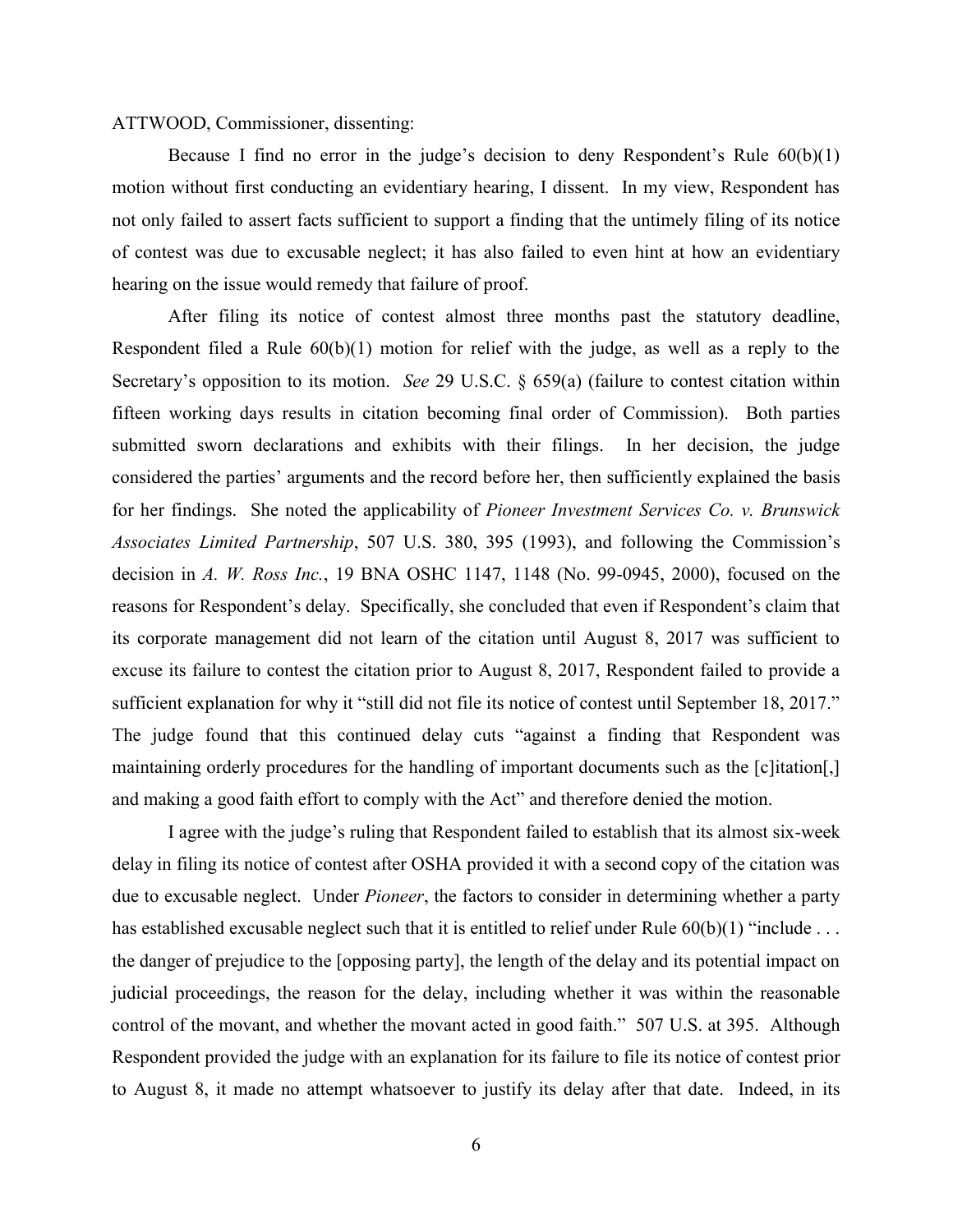filings here and below, Respondent simply stated that "[a]fter conducting an internal investigation (which is ongoing to date) and communicating with the OSHA Area Office, TMD retained the undersigned counsel to represent it in this matter." Respondent made no claim either before the judge or in its petition to us that these activities prevented it from promptly filing a notice of contest.<sup>1</sup> Compounding this failure, Respondent has not asserted any other reason for its lengthy delay, which was fully within Respondent's control. *Cf. Nw. Conduit Corp.*, 18 BNA OSHC 1948, 1950-51 (No. 97-851, 1999) (granting Rule 60(b)(1) relief where employer's president and attorney showed "diligence in pursuing their remedies" and attorney personally delivered notice of contest to OSHA the same day he discovered it had not been timely filed).<sup>2</sup> Absent any attempt at an explanation, I agree with the judge that this further delay in filing demonstrates Respondent's failure to maintain orderly procedures for handling important documents and to proceed in good faith and does not constitute excusable neglect. *La.-Pac. Corp.*, 13 BNA OSHC 2020, 2021 (No. 86-1266, 1989) ("Even during a management transition, a business must maintain orderly procedures for handling important documents.")

 $\overline{\phantom{a}}$ 

<sup>&</sup>lt;sup>1</sup> The majority asserts that "there is no legal basis to say that Respondent was obliged to file a notice of contest within fifteen days after receiving the second copy of the citation." Neither the judge nor I posit anything of the sort, what I am asserting is that with every passing day after Respondent received the second copy of the citation, its argument that its delay was due to excusable neglect became more difficult to sustain. Moreover, the majority erroneously asserts that I have created "an artificial deadline that a delay of six weeks might pass muster but, . . . a delay of almost three months tips the scale to too many 'passing day[s].' " But like the judge, I simply rely upon the delay from August 8 to September 18 because, whatever happened between June 26 and August 8, Respondent failed to put forth any facts justifying its further six-week delay following receipt of the second copy of the citation. Thus, the judge committed no error in finding that Respondent's delay after August 8 was not excusable.

<sup>&</sup>lt;sup>2</sup> My colleagues find significance in the fact that "other than hearsay evidence upon which the judge relied, there is no record evidence as to the Respondent's communications with OSHA, either during the inspection, after the closing conference, or up until September 18." And they label as an "unfounded assertion" my statement that *all* of that evidence was known to Respondent. However, since Respondent presumably participated in all of its "communications with OSHA," evidence of those communications must, by application of elementary logic, have been known to Respondent. Given that it was Respondent's burden to demonstrate that it was entitled to relief, its failure to do so before the judge is fatal to its motion. One can only wonder why the majority believes that Respondent's failure to put forth evidence unquestionably in its possession entitles it to discovery and an evidentiary hearing.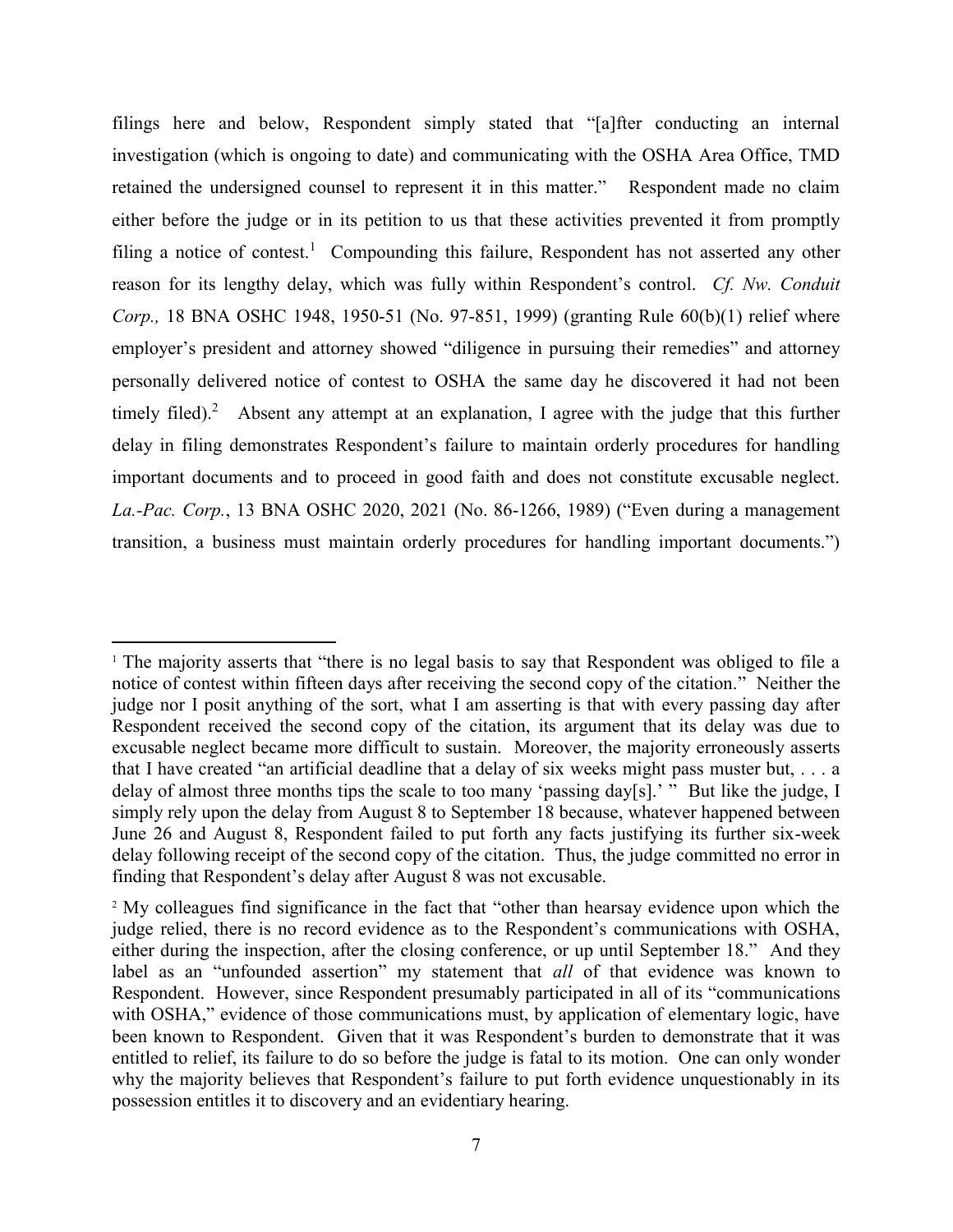(citation omitted). $3$ 

 $\overline{a}$ 

Respondent argues, and my colleagues agree, that the judge erred in denying Respondent's Rule 60(b)(1) motion without ruling on its request to have limited discovery and an evidentiary hearing on the motion. Although the judge did not explicitly deny this request (which was only included in the conclusion of Respondent's motion and reply and was not supported by any assertions, facts, or argument), she effectively denied it in rejecting Rule 60(b)(1) relief. Thus, the real issue is whether in the circumstances of this case, the judge erred in failing to afford Respondent an opportunity for discovery and/or an evidentiary hearing on its motion. In contrast to my colleagues, I find nothing in the record before us that would support a conclusion that the judge erred in this respect. Thus, at most the judge's failure to expressly deny Respondent's request is harmless error.

Nothing in the Occupational Safety and Health Act, the Commission's Rules of Procedure, the Federal Rules of Civil Procedure, or the Administrative Procedure Act grants Respondent the unfettered right to have discovery and an evidentiary hearing on its motion. And Respondent has made no showing that it is legally entitled to either, nor has it shown how it was harmed by this alleged error. As any attorney who routinely engages in a motions practice is well aware, in the absence of some showing by Respondent that discovery and an evidentiary hearing were required here, the judge was under no compulsion to grant that request prior to ruling on Respondent's motion. Moreover, Respondent has not put forth a single fact that it claims it could have proven in support of its motion for relief but for the judge's denial of discovery and an evidentiary hearing. *See Williams Enters. Inc.*, 13 BNA OSHC 1249, 1250-51 (No. 85-355, 1987) (party that "seeks to have a judgment set aside because of an erroneous ruling carries the burden of showing that prejudice resulted") (citation omitted). Since *all* of the facts that would be relevant to any justification for Respondent's delay in filing its notice of contest from August 8 until September 18 are exclusively within Respondent's control, discovery and an evidentiary hearing could add nothing beyond what it already knows in this regard. Respondent, with benefit of counsel, chose at its peril not to assert before the judge any facts related to its almost six-week delay in filing after receipt of the second copy of the citation

<sup>&</sup>lt;sup>3</sup> I would also reject Respondent's argument that it was unfairly surprised by the citation for the reasons stated in the judge's decision.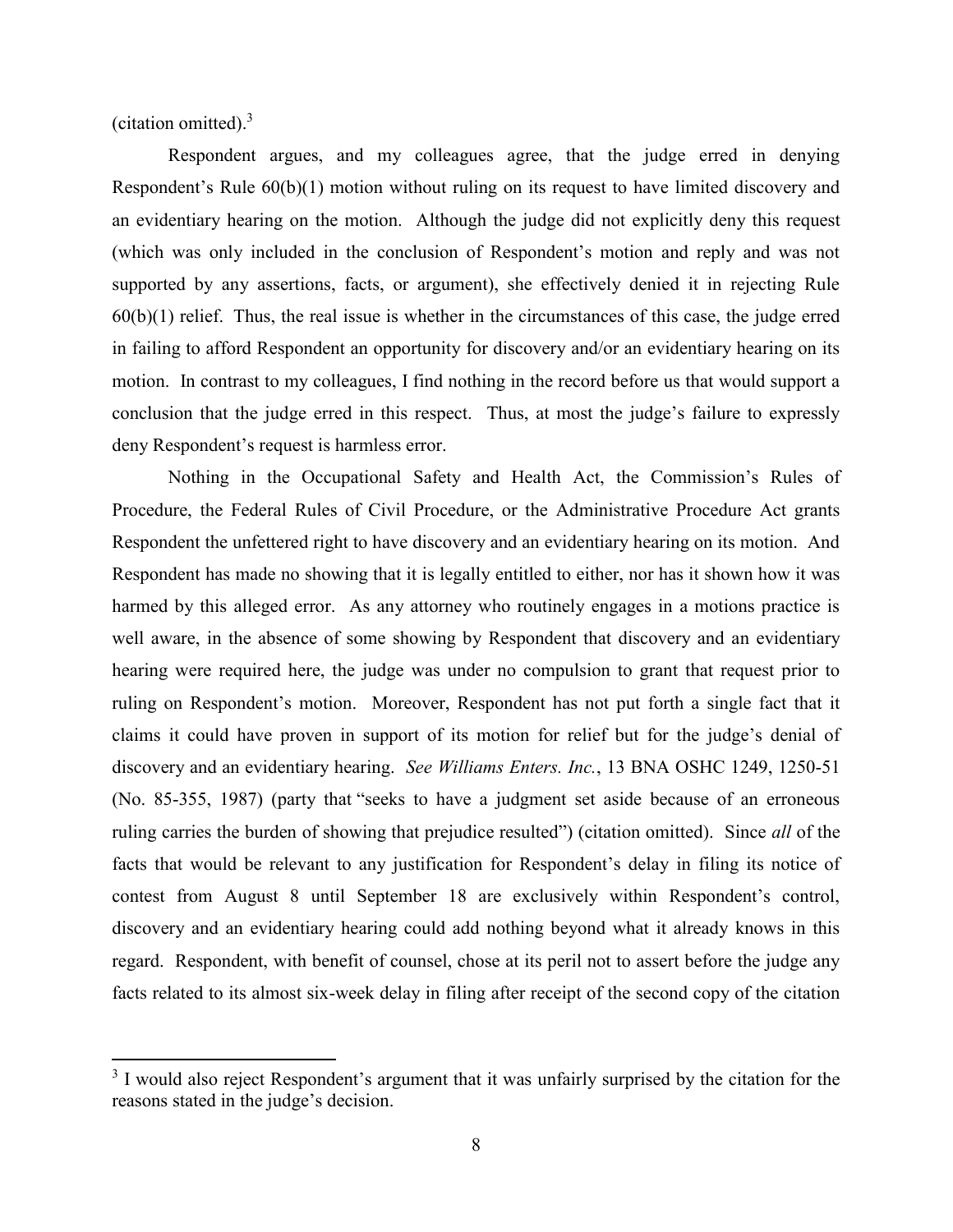beyond its unsupported claim that it was conducting an internal investigation.<sup>4</sup> Its failure to do so should not now provide a justification for a needless remand. Thus, I find not even a shred of support for my colleagues' conclusion that Respondent was deprived of a sufficient opportunity to show that the untimely filing of its notice of contest was due to excusable neglect.<sup>5</sup>

Accordingly, I would affirm the judge's decision.

Dated: July 31, 2018 Commissioner

l

 $\sqrt{s/}$ Cynthia L. Attwood

As discussed above, it is Respondent's failure to even assert facts essential to its position that renders its motion unsupportable, and as the judge found, "[n]o essential dispute of facts material to this [d]ecision and [o]rder has been established." *See, e.g., Evergreen Envtl. Serv.*, 26 BNA OSHC 1982, 1984 (No. 16-1295, 2017). Finally, my colleagues rely on *Rheem Manufacturing Co., Inc*., to support their decision to remand for an evidentiary hearing, but in that case the Commission was not faced with a lengthy filing delay following the employer's receipt of the citation after the contest period in that case; on the contrary, the employer filed its late notice of contest only two days after discovering the citation. 25 BNA OSHC 1838, 1839 (No. 15-1248, 2016). *Elan Lawn and Landscape Services* is also inapposite—the employer in that case, initially appearing pro se, filed its notice of contest only one day late and was not fully aware of its procedural position "[a]bsent any communication or contact . . . from either the judge or the Secretary." 22 BNA OSHC 1337, 1339-40 (No. 08-0700, 2008).

<sup>4</sup> In any event, Respondent did not need to obtain *any* facts before immediately filing its notice of contest upon obtaining the second copy of the citation—completion of an "internal investigation" to gather information regarding either the merits of the citation or to support its motion for relief under Rule 60(b)(1) was not a necessary predicate for taking such action.

<sup>5</sup> Respondent and my colleagues assert that the judge's simultaneous issuance of an order to appear for a "Telephonic Motions Hearing" and a "Notice of Trial" was potentially confusing to the parties. On the contrary, it was perfectly reasonable for the judge to schedule a hearing on the merits at the same time she scheduled a "Telephonic Motions Hearing." Presumably, prior to that hearing the judge had not determined that the motion should be denied. And early scheduling of a hearing on the merits benefits the parties, works to expedite the adjudicative process, and can be easily undone at a later date should a hearing no longer be required. Nor do I sign on to my colleague's apparent view that the judge overstepped her authority by relying on the parties' declarations instead of holding an evidentiary hearing. Indeed, the Commission has routinely relied on declarations and related documents in ruling on Rule 60(b) motions. *See, e.g., Burrows Paper Corp.*, 23 BNA OSHC 1131, 1132 (No. 08-1559, 2010); *Acrom Constr. Serv., Inc.*, 15 BNA OSHC 1123, 1126 (No. 88-2291, 1991); *J.F. Shea Co.*, 15 BNA OSHC 1092, 1093-94 (No. 89-976, 1991); *La.-Pac. Corp.*, 13 BNA OSHC at 2021.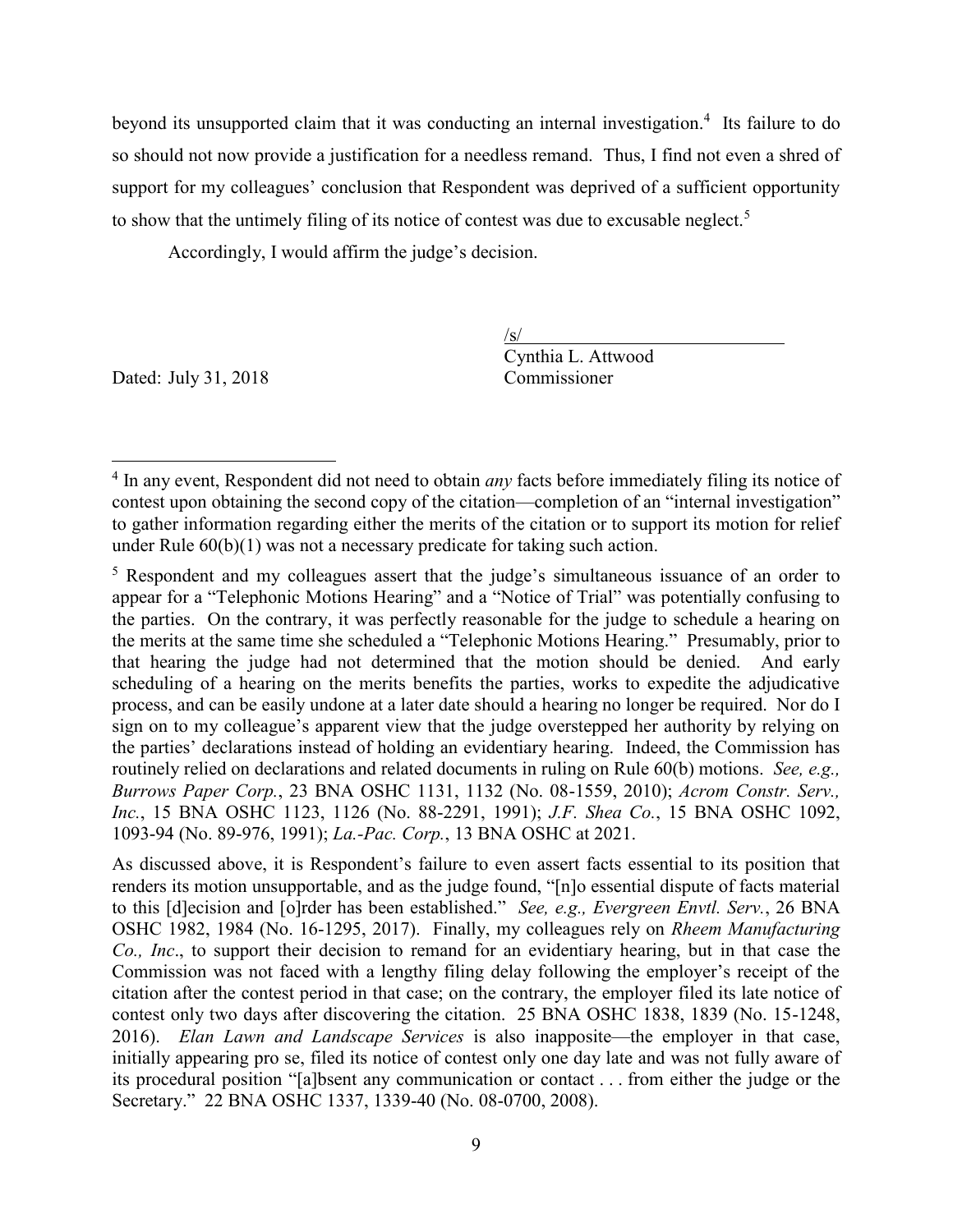

United States of America OCCUPATIONAL SAFETY AND HEALTH REVIEW COMMISSION U.S. CUSTOM HOUSE 721 19TH STREET, ROOM 407 DENVER, COLORADO 80202-2517

SECRETARY OF LABOR,

Complainant,

v.

OSHRC Docket No.: 17-1861

TEXAS MANAGEMENT DIVISION, INC.,

Respondent.

# **DECISION AND ORDER**

This matter is before the Occupational Safety and Health Review Commission (The Commission) pursuant to Section 10 of the Occupational Safety and Health Act of 1970, 29 U.S.C. §651, *et sec.* (the Act). The Occupational Safety and Health Administration (OSHA) issued a Citation and Notification of Penalty (Citation) to Respondent on June 1, 2017, resulting from Inspection Number 1213423, conducted at 204 East Bethany Drive, Allen, Texas (worksite). Such Citation was not timely contested and thus became a Final Order of the Commission pursuant to Section 10(a) of the Act.

Respondent, Texas Management Division, Inc., filed a *Motion for Relief From A Final Order Pursuant to Rule 60(b)(1), Federal Rules of Civil Procedure (FRCP)* (motion). A hearing on the motion was held February 21, 2018. The Court has reviewed briefs from both parties regarding this request for Rule  $60(b)(1)$  relief. For reasons set forth below, the motion is denied and the Citation and Penalty are affirmed as the Final Order of the Commission.

#### **Background**

Respondent is a staffing agency which provided temporary workers at the worksite. An onsite manager of the Respondent, Ms. Elena Tavira, was present at the time of the inspection on February 23, 2017. Respondent's branch manager, Chris Garza, was present when air sampling for methylene chloride was conducted at the worksite on March 23, 2017. The parties disagree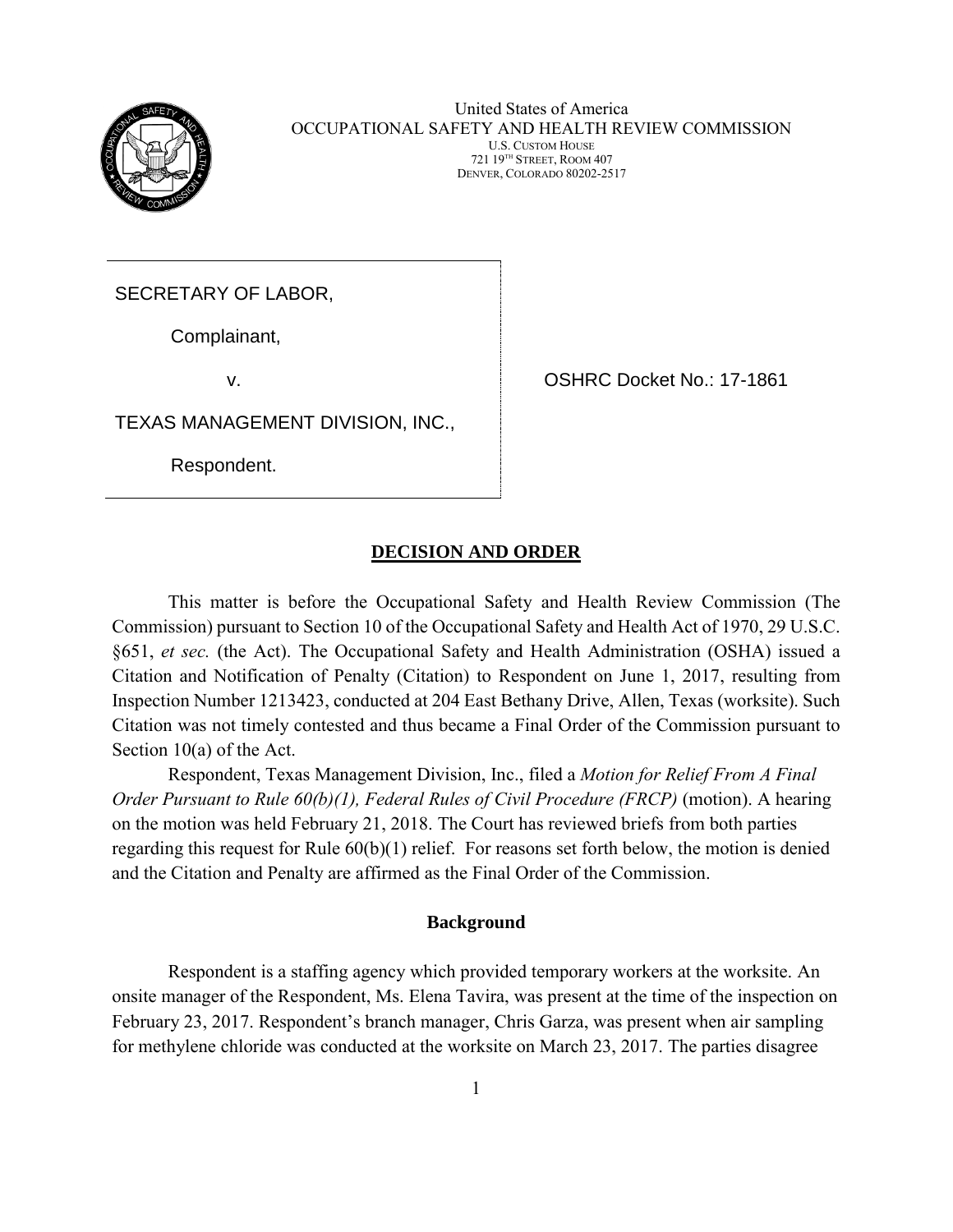regarding the extent of the Respondent's active participation in the opening and closing conferences. Results of air sampling were provided to the Respondent, and OSHA sent requests for additional documentation to the Respondent.

A Citation and Notification of Penalty was served to the Respondent on June 5, 2017, by certified mail to Respondent's Carrollton, Texas Branch Office. An employee of the Respondent, Mr. Ramirez, signed for receipt of the Citation, which informed the Respondent it had 15 working days from the date of receipt to contest the Citation pursuant to Section 10(a) of the Act. Since Respondent did not contest the Citation or submit the required verification of abatement within the time periods allotted, on July 27, 2017, OSHA sent notice to the Respondent regarding nonpayment and delinquency (notice of delinquency).

On August 9, 2017, Respondent's Controller, Melisa Del Rio, contacted the OSHA Richardson Area Office, reporting the Respondent had received the notice of delinquency, but was not able to locate the Citation. Respondent asserts its corporate office did not have knowledge of the Citation until August 8, 2017. A copy of the Citation and air sampling results were e-mailed to the Respondent's corporate headquarters on August 9, 2017, the same day the request for a second copy was received. A "late letter of contest", dated September 18, 2017, was submitted by facsimile mail (notice of contest).

Respondent asserts its late filing of the notice of contest resulted from excusable neglect and requests relief from the Final Order. No essential dispute of facts material to this Decision and Order has been established.

#### **Discussion, Findings, and Conclusions**

Discretionary relief from a Final Order of the Commission may be granted, pursuant to Fed.R.Civ.P. 60(b)(1), if the Court finds the employer has established that "mistake, inadvertence, surprise, or excusable neglect" was the cause of the employer's failure to contest a citation within the time mandated by Section 10(a) of the Act, or finds any other cause has been established that justifies relief. *Branciforte Builders*, 9 BNA OSHC 2113, 2116-2117 (No. 80-1920, 1981). The presence of a potentially meritorious defense must also be established so that vacating the Final Order will not be an empty exercise. The Respondent, as the moving party, has the burden of proof that it is entitled to such equitable relief.

In determining whether the late filing of a notice of contest may be found to result from "excusable neglect" under Rule  $60(b)(1)$ , the equitable analysis enunciated by the Supreme Court in *Pioneer Inv. Serv. Co. v. Brunswick Assoc. Ltd. P'ship*, 507 U.S. 380, 393 (1993) is applicable. In *Pioneer*, the Court held that "excusable neglect" is determined based upon equitable considerations that take into account all relevant circumstances, and include consideration of the following factors: (1) the danger of prejudice to the opposing party; (2) the length of the delay and its potential impact on the proceedings; (3) the reason for the delay, including whether it was within the reasonable control of the party seeking relief, and (4) whether the party seeking relief acted in good faith. *Id. At 395.* "(N)either a lack of prejudice to the Secretary nor good faith on the part of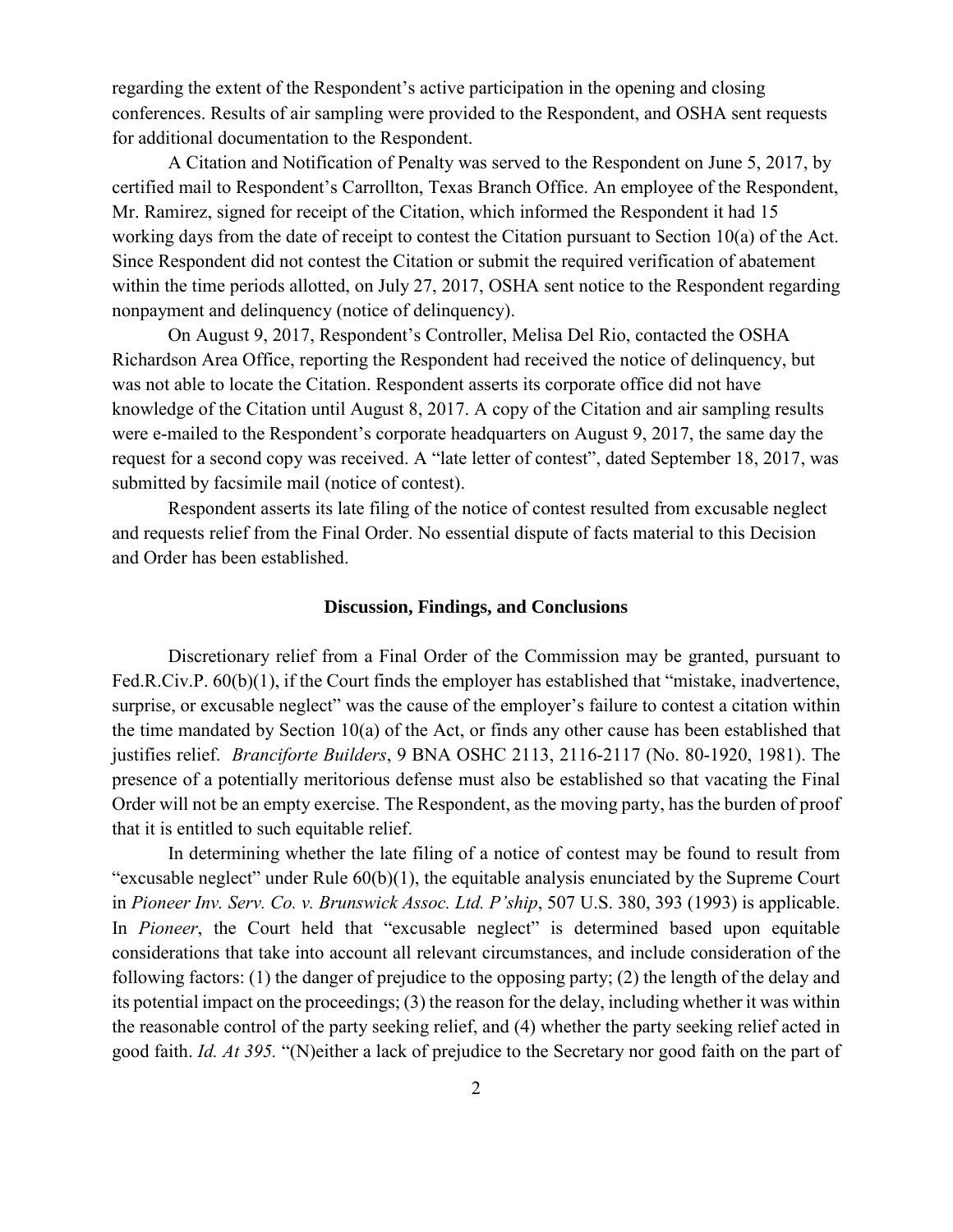Respondent in attempting to comply with the statutory filing requirement alone will excuse a late filing." *Prime Roofing Corp.,* 23 BNA OSHC 1329 (No. 07-1409, 2010). The Commission has held that whether the reason for the delay was within the control of the Respondent is a key factor in assessing the presence of excusable neglect. *A.S. Ross, Inc.,* 19 BNA OSHC 1147 (No. 99-0945, 2000).

It is undisputed the notice of contest was due to have been filed not later than June 26, 2017, pursuant to Section 10(a) of the Act, but was not in fact filed until September 18, 2017.

Respondent asserts its delay in filing the notice of contest constituted excusable neglect because the employee who signed for the Citation delivered it to the branch manager, Mr. Garza, who then left Respondent's employment without following established company policy to transmit the Citation from the branch location to company headquarters. As a result, Respondent alleges its corporate headquarters did not have knowledge of the Citation until August 8, 2017. <sup>1</sup> No explanation has been offered for why Respondent's headquarters had direct knowledge of the Citation on August 8, 2017, yet still did not file its notice of contest until September 18, 2017.

The Secretary does not dispute the facts alleged by the Respondent as noted above, but petitions the Court as a matter of law to affirm the finality of the Citation.<sup>2</sup>

Considering facts very similar to those in this case, the Commission held in *Stroudsburg Dyeing & Finishing Company,* 13 BNA OSHC 2058, 1987-90, CCH OSHD (No. 88-1830, 1989), that when the employee who received a mailed citation failed to bring it to the attention of the proper officer of the company, that failure did not constitute excusable neglect or any other reason justifying relief pursuant to Rule 60(b). *See also J.F. Shea Co*., 15 BNA OSHC 1092, 1094 (No. 89-976, 1991). Transmittal of the Citation between its branch location and its headquarters clearly was within the exclusive control of the Respondent.

The Commission has consistently ruled that employers must maintain orderly procedures for handling important documents, and that when the lack of such procedures results in the untimely filing of a notice of contest, relief under Rule 60(b) is not warranted*. A.W. Ross, Inc., supra; Montgomery Security Doors and Ornamental Iron, Inc., 18 BNA OSHC 2145, 2148 (No. 97-1906, 2000).* Prompt employer response to citations issued pursuant to the OSH Act not only facilitates efficient case management, but also furthers the ultimate purpose of the Act to assure safe and healthful working conditions for employees in their place of work. The failure of Respondent's branch manager to communicate adequately to headquarters upon receipt of the Citation did not constitute excusable neglect. The Declaration of Ms. Del Rio alleges the branch

 $\overline{a}$ 

<sup>&</sup>lt;sup>1</sup> Respondent submitted a Declaration from Melisa Del Rio, Controller for the Respondent. Ms. Del Rio avers that the branch manager at the time when the Citation was issued, Chris Garza, resigned on June 20, 2017. The notice of delinquency was found buried on Mr. Garza's former desk on August 8, 2017, by his successor. The original Citation was not found. (Respondent's Exhibit 2)

 $2$  The Secretary tenders supporting evidence in the form of: 1) A Declaration from Greg Wynn, Assistant Area Director for the Richardson Area OSHA Office; 2) a handwritten statement of Mr. Chris Garza, Respondent's branch manager; and 3) copies of correspondences sent from OSHA to the Respondent during the time period between the inspection and issuance of the Citation.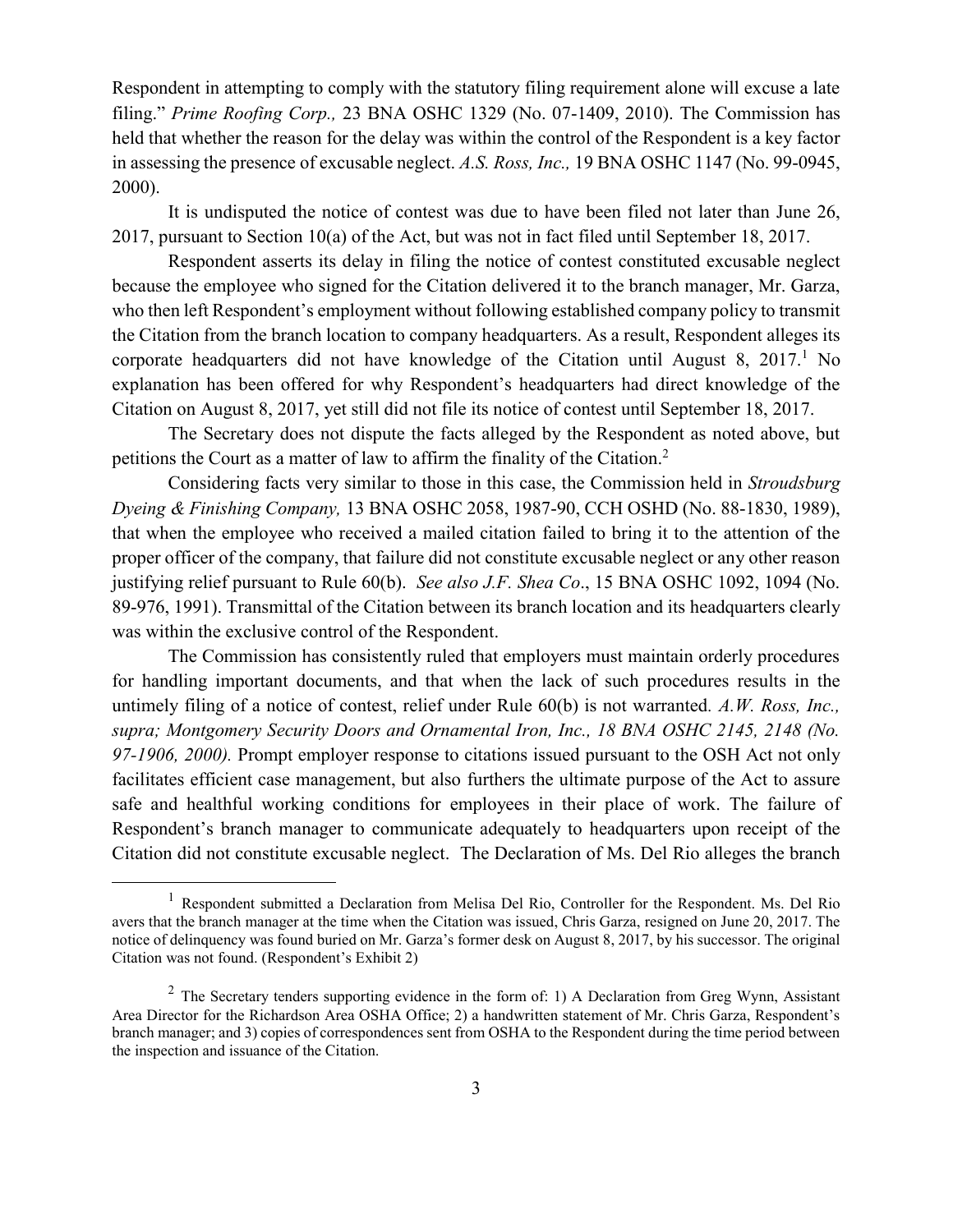manager resigned June 20, 2017, but it was not until August 8, 2017, that his successor found the notice of default dated July 27, 2017 buried on his former desk - none of which convinces the Court Respondent had a sufficiently orderly process for managing important documents.

No justification for Respondent's continued failure to file a notice of contest in a timely manner after requesting and receiving a second copy of the Citation has been tendered. Respondent's request for an additional copy of the Citation did not alter the deadline for filing a notice of contest, or start the response time mandated by Section 10(a) of the Act over again. Section 10(a) does not include a tolling provision when a second copy of a citation is requested. Even if the Court were to find the Respondent's handling of its first copy of the Citation constituted excusable neglect because its branch manager did not follow established company policy for transmittal of the Citation to corporate headquarters, that finding would not justify Respondent's continued failure to respond in a timely manner after receiving a second copy directly in its headquarters. Respondent's continued failure to file a timely notice of contest after requesting and receiving a second copy of the Citation exacerbated the potential impact of the delay on the proceedings and also the potential prejudice to the opposing party. Such continued delay also mitigates against a finding that Respondent was maintaining orderly procedures for the handling of important documents such as the Citation and making a good faith effort to comply with the Act.

In the event excusable neglect is not found, Respondent alleges in the alternative that although it was aware of the inspection, since it is a staffing agency, it did not believe its safety procedures were a subject of the ongoing inspection or that that it could be the recipient of a citation. Therefore, it alleges it was unfairly surprised by issuance of the Citation. However, the evidence shows the inspecting Compliance Safety and Health Officer, Ryan McAliney, had extensive communication with the Respondent during the period of the inspection, including an opening conference, requests from OSHA to the Respondent for documents, and the presence of a Respondent representative during air sampling and at the closing conference. (Declaration of Greg Wynn, Complainant's Exhibit A). Mr. Wynn also avers he discussed requirements for filing a notice of contest with the Respondent's Controller, Ms. Del Rio, when she called to request the second copy of the Citation. The Respondent's assertion that it did not expect to be issued a citation at the conclusion of the inspection does not justify its failure to file a timely notice of contest when it received one, or still less its continued delay when it had requested and received a second copy.

Since Respondent has not established an entitlement to relief from the Final Order as a result of mistake, inadvertence, surprise, excusable neglect, or any other just cause encompassed by Rule  $60(b)$ , the presence or absence of a potentially meritorious defense is not germane<sup>3</sup>. The presence of a latent defense would not by itself justify failure to file a notice of contest as required by Section 10(a) of the Act. A ruling that an employer can simply assert at any time that it didn't

 $\overline{a}$ 

<sup>&</sup>lt;sup>3</sup> Respondent alleges as a defense that its review of the worksite did not reveal the need for hazard assessments or personal protective equipment, and the primary employer did not inform it of any such need. Respondent alleges its employees did not operate the machinery onsite. (Respondent's Exhibit 2)